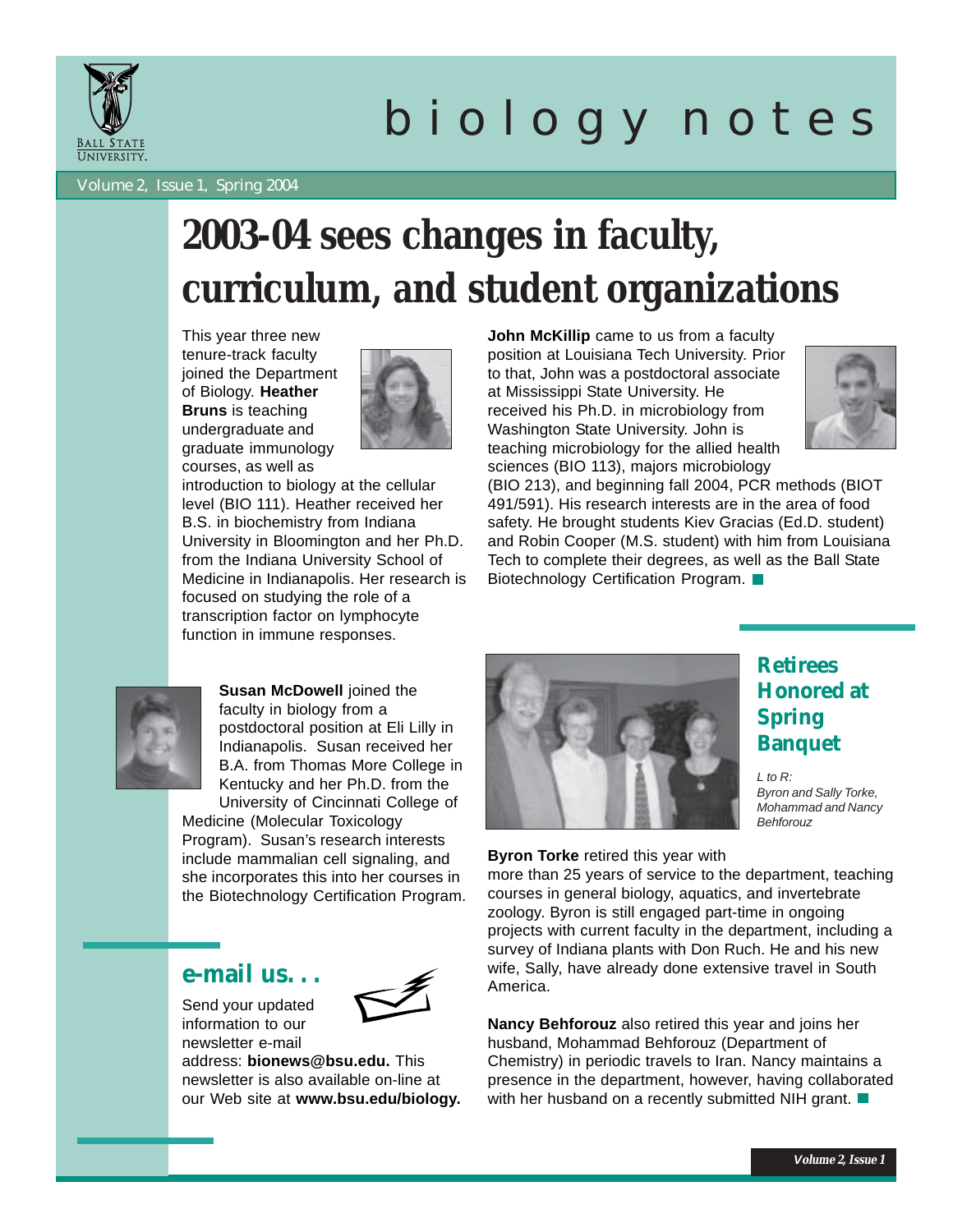### **Notes from the Chair . . .**

Fall 2003 started with a bang! Two of our faculty received university-wide awards at the opening fall meeting. Clare Chatot



received the Outstanding Faculty Service Award. Thomas Lauer received the Outstanding Junior Faculty Award. Both are extremely worthy. An air of excitement exists in the department with the hiring of three new enthusiastic faculty. As these three individuals enter our ranks, we are losing a stalwart in the department with the retirement of Ed Hale this spring. For years, he has taught a variety of courses from first-year medical students to freshmen taking the biology principles course. His scientific and artistic skills will be missed.

 Kem Badger and Walter Smith have received a NSF grant of more than \$1.3 million, titled "Partners in the Environment" (PIE), to increase science literacy in middle school students and in-service teachers in the Indianapolis Public Schools (IPS). The grant places science doctoral candidates in middle school classrooms.

 Dr. Mahin D. Maines, '64, MA '67 gave a distinguished alumna seminar on her landmark research on heme oxygenase February 27, 2004. She oversees four major NIH grants as professor of biochemistry and biophysics at the University of Rochester School of Medicine. She has also generously sponsored an award this year to the Outstanding Graduate Student in Laboratory Sciences.

 And, finally, thanks to all of you who recently gave or pledged through the Telethon and, of course, the alumni who support us time and again with financial help. I spoke to many of you that night and hope to talk to more of you in the future.

#### **Student Club News . . .**

 The Ball State chapter of **The Wildlife Society** has reached record membership this academic year with more than 50 paid members. They took a wet and wild backcountry camping trip to the Charles C. Deam Wilderness Area over fall break. Student president Joe Allen recently returned from Pennsylvania with a large bat structure the chapter purchased and hopes to set in place this spring at Cooper Farm.

 Last fall, the **Biotechnology Journal Club** began. The group meets monthly to discuss an article covering current trends in the field of biotechnology. This spring, they will visit a forensic lab and research facility at Eli Lilly. A grant from Eli Lilly has been providing lunch for participants and, so far, 24 students, both undergraduate and graduate have joined the club. A goal of the club is to attract and inform students about the Biotechnology Certification Program.

 A club for Ball State's approximately 80 **science teaching majors** in life science, earth science, chemistry, and physics is being organized. Nearly 30 students attended the club's first meeting and heard from three first-year teachers about what it is really like to teach science in high school. With support from a grant to the Department of Physics and Astronomy, more meetings are planned. The club has applied for status as an official chapter of the National Science Teachers Association (NSTA). In February, the group traveled to Indianapolis to attend the annual meeting of HASTI (Hoosier Association of Science Teachers, Inc.).

 The **Ball State subunit of the Indiana Chapter of the American Fisheries Society** is a professional organization of undergraduate and graduate students interested in fisheries and aquatic sciences. The group focuses on education (outside the classroom) by hosting speakers, workshops and educational activities at Ball State while participating in state and regional meetings of the parent organization. In addition, subunit members are actively involved in serving the profession and conducting research at both the undergraduate and graduate level.

 John McKillip is organizing a new Ball State **American Society for Microbiology (ASM) Student Chapter** this year, and has met with a group of some 30 interested students from biology, nursing, physiology and health science, and medical education. This chapter will foster student research and attendance at professional meetings, host outside seminar speakers, participate in field trips, and other service activities.

 A group of **Pre-med/Pre-dent Club** students from the Department of Biology has founded the Ball State Chapter of the **Timmy Foundation**. The Timmy Foundation is an organization founded by Dr. Chuck Dietzen, a pediatrician in Indianapolis, dedicated to improving the health and well being of children worldwide. Some of our students will be traveling with the foundation on a medical mission trip to Ecuador over spring break where they will help physicians in free clinics treat the health needs of children. The club currently has about 20 active members from departments campus wide.  $\Box$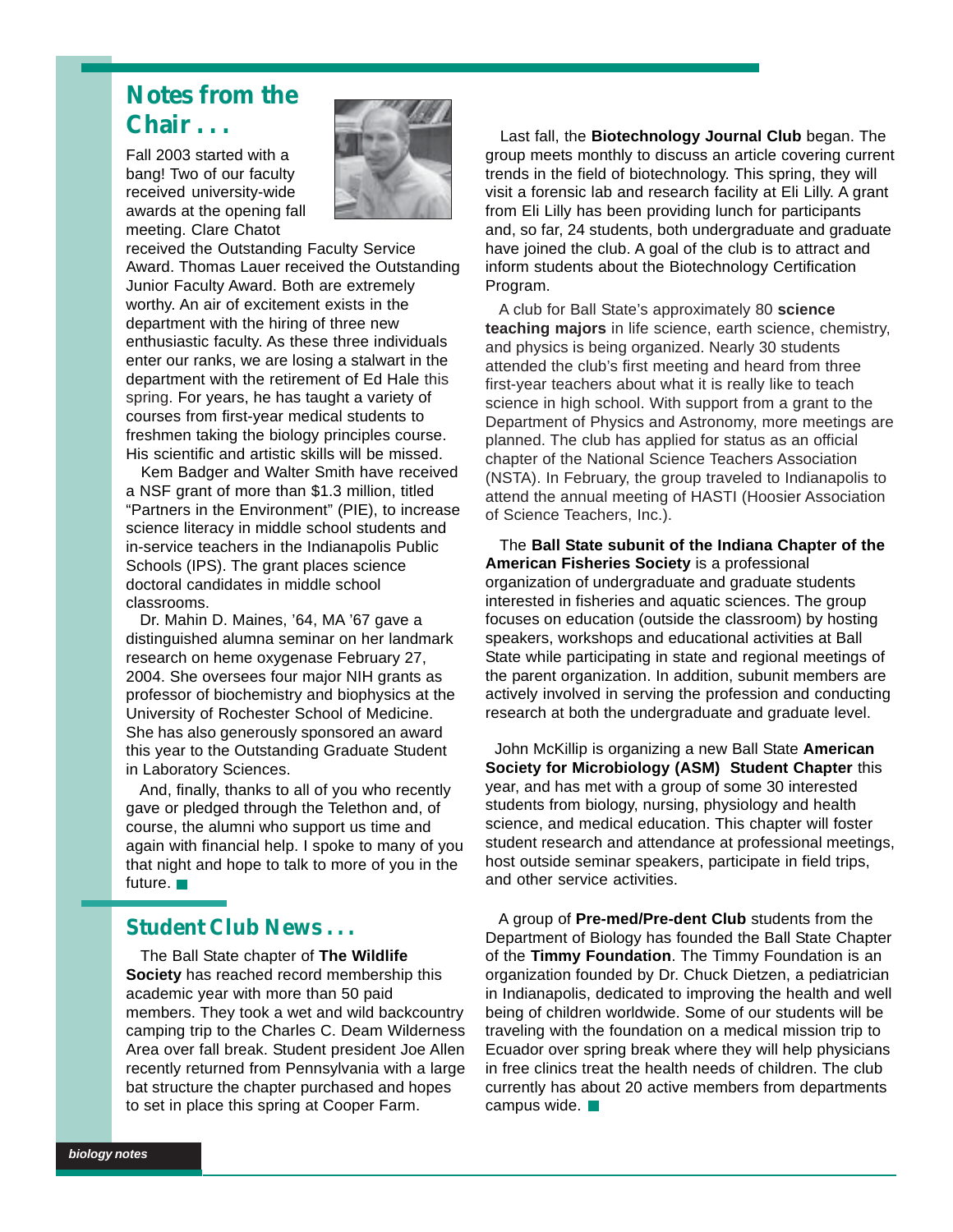### **Alumni Updates . . .**

• **Everett Steen**, B.A., M.A.,1952, is now retired in Portland, IN. • **John McCory**, B.A., 1958, taught science for 41 years; has owned Hickory Grove Lakes Campground in Portland, IN, and invites research or group campouts to his facilities.

• **M. Lewis Snyder**, B.S., 1958, M.A., 1967 is currently teaching anatomy and physiology at Ivy Tech.

• **Mary (Routsong) Anthony,** B.S., 1967, is now retired in Woodburn, IN.

• **Michael Cochran**, B.A., 1969, M.A.,1971, has retired from Illinois IDNR-Fisheries.

• **Jon Niehaus**, M.A., 1972, is currently supervisory compliance officer for the USDA Food Safety Inspection Service in WI. • **Dan Erbaugh**, B.A., 1975, teaches seventh grade science in Charubusco, IN.

• **Sandra (Scatterfield) Robinson**, B.S., 1972, M.S., 1973, is currently a biology instructor at USC-Spartenburg and was listed in the Who's Who Among Teachers in 1996.

• **Robert Kruger,** Ph.D., M.S., 1975, has just finished his fortyfirst year in the education profession and is currently associate professor of science at Mayville (ND) State University.

• **Sue (Maxwell) West,** B.S., 1975, M.A., 1981, is now a chemistry and AP environmental science teacher in Grand Rapids, MI.

• **Barbara (Ingermann) Sorg**, B.S., 1981, is associate professor of Neuroscience, Washington State University.

• **Dr. David Bowles**, B.S., 1982, is currently an aquatic biologist at Texas Parks & Wildlife Department.

• **Laura Pruitt**, B.S., 1984, serves as wellness director of EPA Wellness Center in Cincinnati, OH.

• **Beth Anne (Feece) Riches**, B.S., 1984, is a microbiologist at South Bend Medical Foundation, South Bend, IN.

• **Troy Henderson**, B.S., 1986, is now field manager at Old World Exotic Fish in Homestead, FL.

• **James Silver**, B.S., 1988, is a clinical pharmacist at Community Hospital in Anderson, IN.

• **Dorie (Stein) Marek**, B.S., 1988, is now the inpatient coordinator for physical therapy at Children's Medical Center, Dayton, OH.

• **Jamie Wooldridge, M.D.**, B.S., 1991, is currently a pediatric pulmonologist and assistant professor in Cincinnati, OH.

• **Roger Kult**, B.S., 1991 is district conservationist, NRCS, USDA in Brownstown, IN.

• **Jill (Baker) Sutton**, B.S., 1991, is now a project manager for clinical trials for Eli Lilly.

• **Curt Coffman**, B.S., 1993, M.S., 1995, is now professor of biology, Folsom Lake College, Placerville, CA.

• **Sheri Yager**, B.S., 1994, is a QA chemist and safety, health and environmental manager and also received her MBA in 2003.

• **Kelley (Wolter) Deak**, B.S., 1994, is an optometrist in Columbus, IN.

• **Gail Miller,** M.A., 1994, is now associate professor of biology, York College, NE.

• **Dana (Henke) Tameling**, B.S., 1996, is staff physical therapist for the Acute Rehab Unit at St. Mary Medical Center, Hobart, IN.

• **Jennifer Kooy**, B.S., 1996, is currently working as a senior editor at PR Newswire in Chicago; she writes "not exactly science-related, though I have found that it comes in handy to be the only science major amongst an office full of math- and sciencechallenged English majors!" She was previously a science teacher with the Peace Corps in Zimbabwe.

• **Julie Meeks**, B.S., 1997, is a medical technologist at Henry County Memorial Hospital, IN.

• **Casey (Potts) Walter**, B.S., 1997, currently in Madison, WI, is an associate veterinarian.

• **Katie Leininger,** B.S., 1997, previously worked in pharmaceutical and biotech fields as a research associate.

• **Valerie Tripp**, B.S.,1998, works in client services at the Michigan Road Animal Hospital, Indianapolis, IN.

• **Jennifer Marshall,** B.S., 1998, is an environmental scientist at the Eco-logical Environmental Services, Amarillo, TX.

• **Stacey (Miller) Keyton,** B.A., 1998, is associate director of medical education and curricular affairs at Indiana University School of Medicine, Indianapolis, IN.

• **Katharine Foltz**, B.S., 1999, is a chemist with the Environmental Service Group in Indianapolis, IN. • **Jaime McCord**, B.S., 2000, is currently in her third year of medical school at Temple University in Philadelphia.

• **Jeanne Ferguson**, M.A., 2000, is a science instructor at Ivy Tech State College, Richmond, IN. • **Holly Truemper,** M.S., 2003, is a fisheries

technician at Bonita Work Center, Clinton, MT.

Our efforts to extend and improve the educational programs in biology are ongoing. If you would like to help, your financial gifts to the Ball State Foundation can be designated for the **Department of Biology (General Fund account 901).** We also will be detailing some specific programs and dreams in an upcoming mailing. Donations may be made online at **www.bsu.edu/giving** or mailed to

> **Ball State University Foundation P.O. Box 672 Muncie, IN 47308**